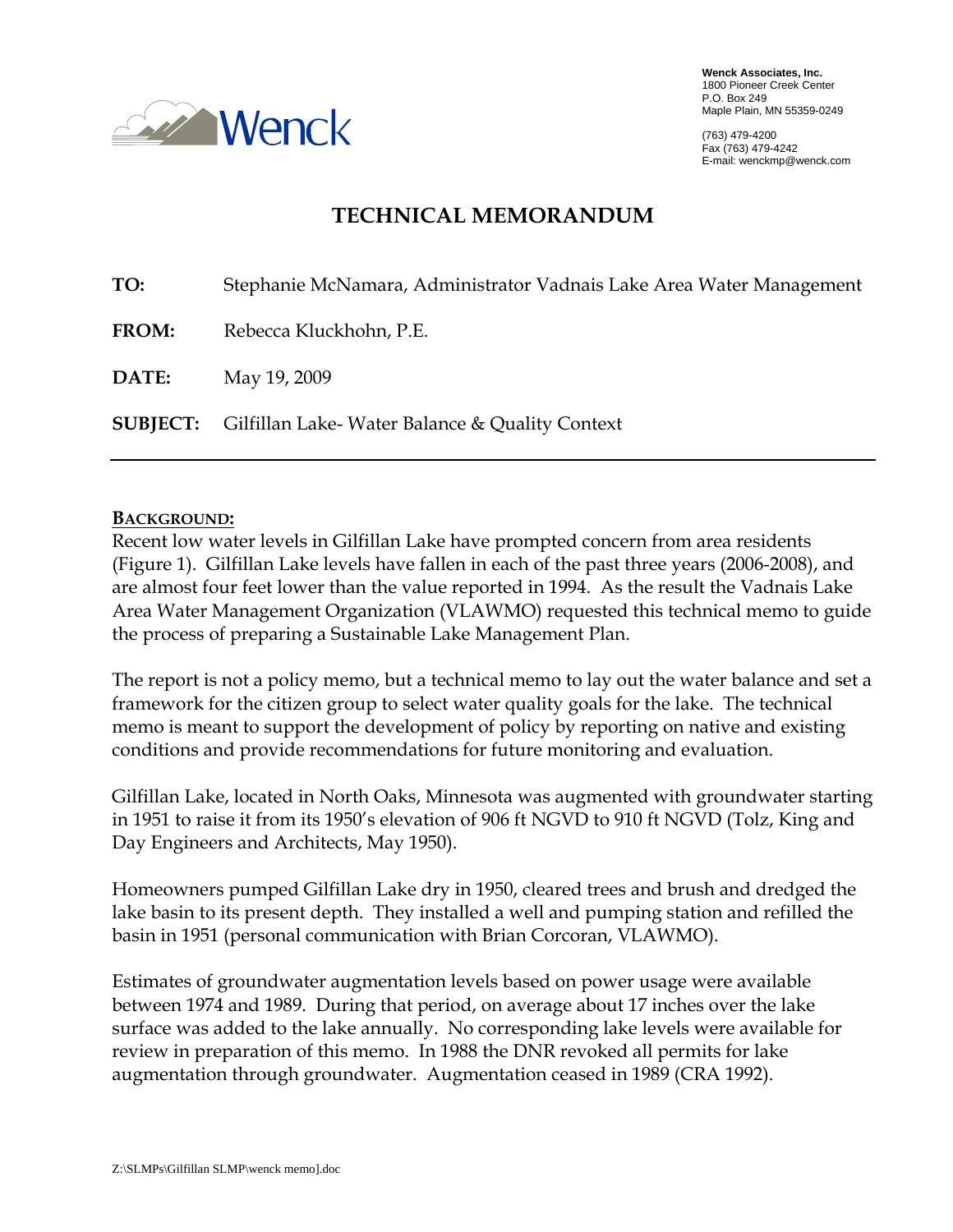Citizen concerns over low lake levels observed between 1989 and 1990 prompted evaluations by two consultants to evaluate the cause of low water levels. CRA retained by Reynolds and Whirlpool and Professional Engineering Consultants retained by the City of North Oaks. CRA was originally retained to investigate and remediate a contaminated site located west of Gilfillan Lake.

Both reports concluded that cessation of augmentation, coupled with dry weather between 1987 and 1989 caused the low water levels in Gilfillan Lake. A subsequent wet year in 1991 temporarily abated the low water issues as evidenced by the 1993 and 1994 water level data (909.87 to 910.87 ft NGVD).





This technical memo presents the following:

- A rough water balance for Gilfillan Lake based on existing lake level data and watershed data, as well as recommendations to improve quantification of the components of the water balance
- A water quality context for Gilfillan Lake. This consists of an inverted Canfield-Bachmann model based on existing in lake water quality. This model allows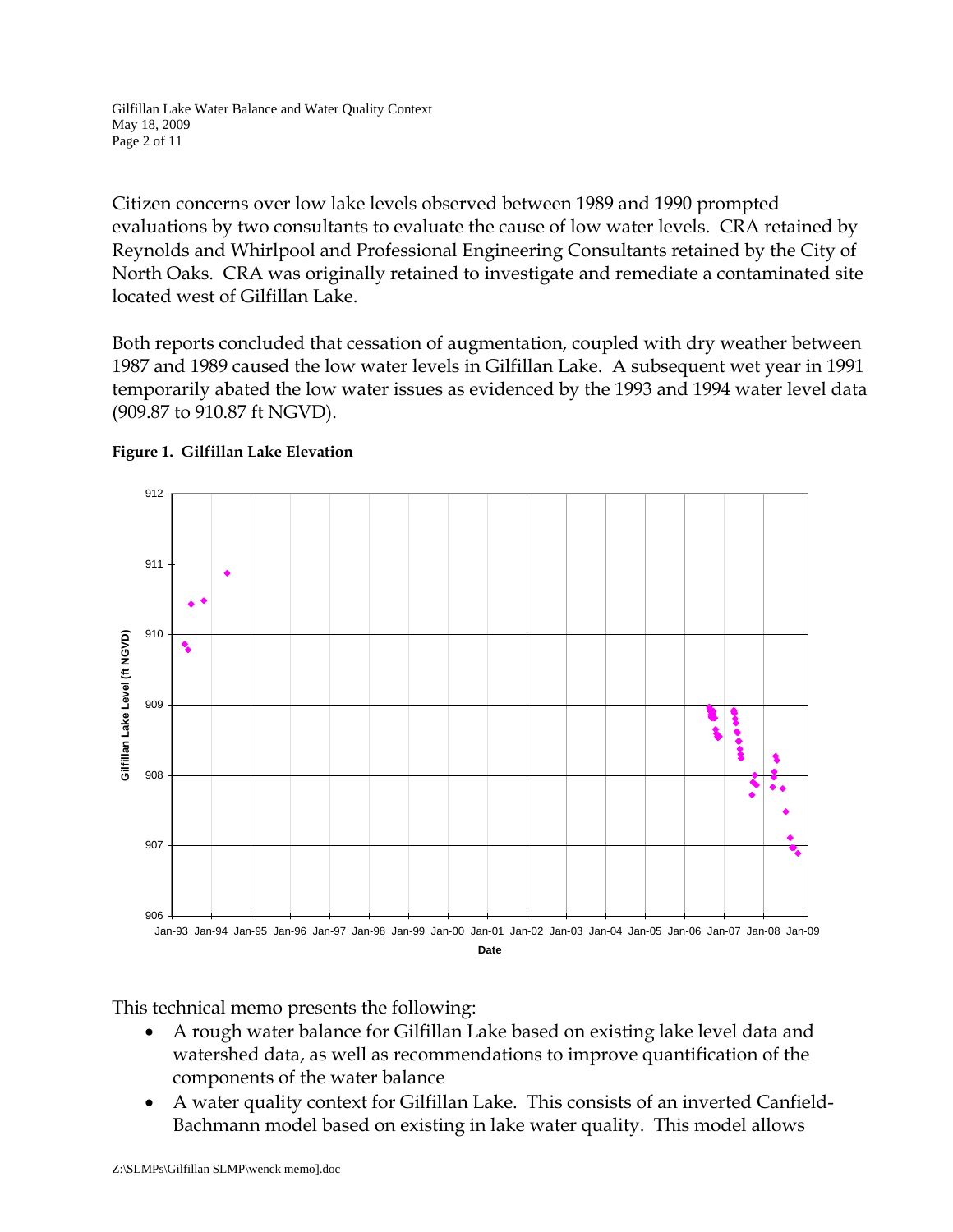Gilfillan Lake Water Balance and Water Quality Context May 18, 2009 Page 3 of 11

> stakeholder groups to get a sense for nutrient load reductions required to achieve various in-lake water quality goals and assists in setting goals.

### **WATER BALANCE:**

The information reviewed for the water balance includes:

- A limited set of lake elevation data available from the DNR (Figure 1)
- Local precipitation data from White Bear Lake (Figure 2)
- Land use & topography to determine drainage area (Figure 3)
- Historical records:
	- o *Report on Lake Level Control by Well Water Supply for the L.W. Hill Farm Property Commission No. 3118* by Toltz, King and Day, Inc. Engineers and Architects, May 1950
	- o City of St. Paul plans for the improvements for Hwy 96 in the vicinity of Gilfillan Lake
	- o *2008 Annual Monitoring Report Highway 96 Site White Bear Township, Minnesota,* CRA 2008
	- o *Evaluation of Groundwater Remediation (Impact) on Local Pond and Lake Levels Highway 96 Site White Bear Township, Minnesota* CRA 1992

The elements that impact lake water levels include precipitation, watershed runoff, lake inflows, lake outflows, groundwater contribution, losses to groundwater, evaporation, and evapotranspiration. Precipitation, watershed runoff, lake inflows and occasionally groundwater are sources of water to a lake. Evaporation off a lake surface, evapotranspiration, lake outflows and occasionally losses to groundwater are all sinks of water, ie they subtract water volume from the lake. The section below will quantify each component of the water balance using existing data.

# *Precipitation, Evaporation and Evapotranspiration*

Local precipitation has been at or below average for seven of the past ten years (Figure 2). Precipitation contributions are considered roughly equal to evaporation on an annual basis thus evening the two out. Average annual precipitation is about 33.5 inches at the White Bear Lake Station (ranging from 22.8 to 45.7 inches between 1978 and 2008). Annual evaporation is generally equal to precipitation.

Residents reported only one small bay had significant emergent vegetation, therefore, for the purpose of this report, evapotranspiration is lumped into evaporation levels. A vegetative survey for emergent vegetation would provide the area impacted by evapotranspiration.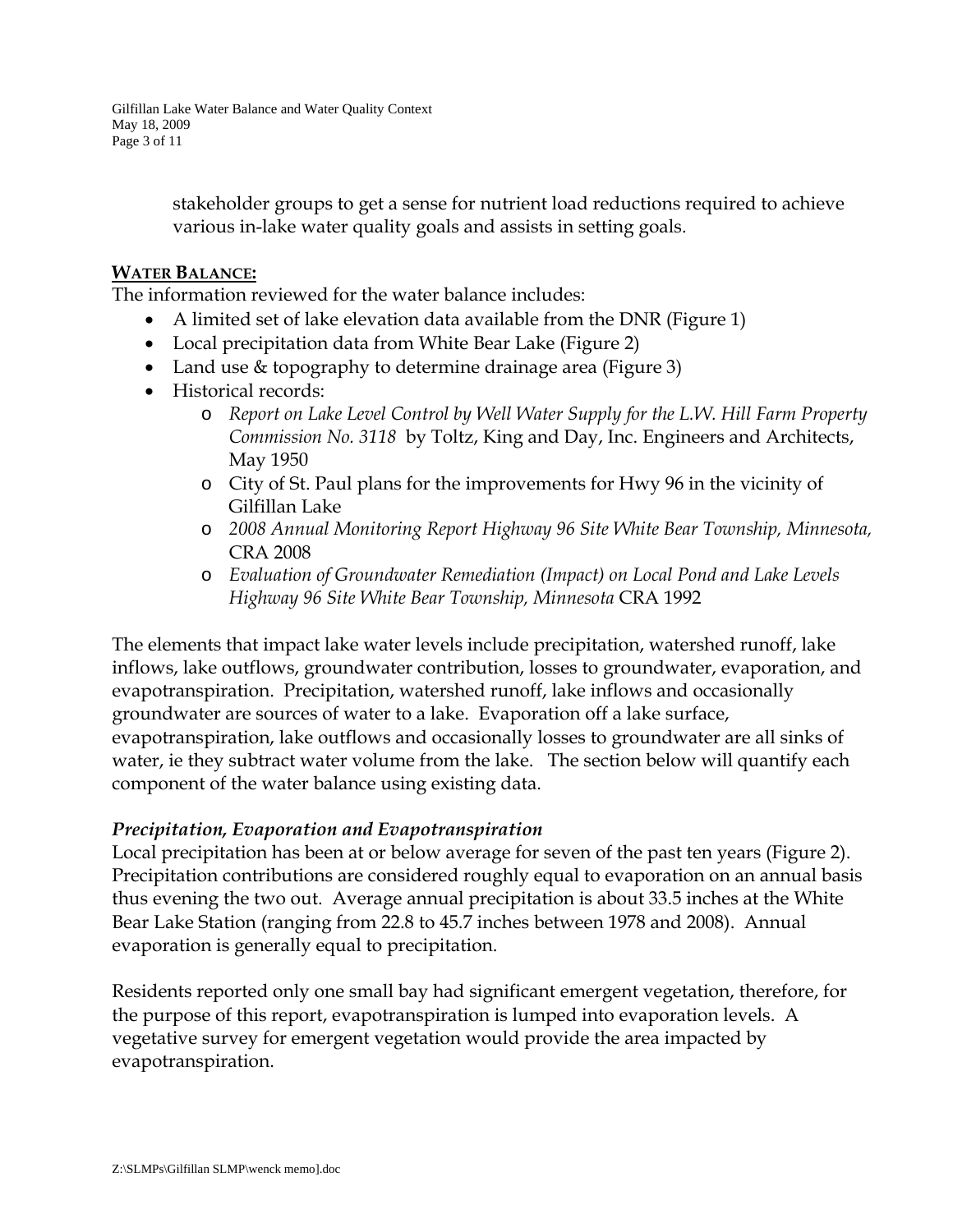Gilfillan Lake Water Balance and Water Quality Context May 18, 2009 Page 4 of 11





Periods of reported citizen concerns in 1989-1991 and 2006-present have followed dry periods in terms of precipitation.

# *Watershed Runoff*

A percentage of the precipitation that falls over the land draining to Gilfillan Lake will runoff and eventually end up in Gilfillan Lake. The amount of runoff depends on land use, soil type and topography as well as drainage area. These factors combine to determine the amount of runoff available to replenish water to Gilfillan Lake.

Land use in the area is predominantly residential. The area is well vegetated with a full canopy of mature trees. With the exception of Highway 96 and the development in the southeast corner of the drainage area, the small amount of impervious area within the drainage area, about 17%, is not very well connected.

Further the topography of the land creates significant casual depressional storage areas within the drainage area. These areas collect and infiltrate runoff in most precipitation events rather than allowing it to migrate downstream, thus reducing the effective size of the watershed for most precipitation events. Therefore, the resulting drainage area to Gilfillan Lake is variable. The maximum potential watershed is 630.6 acres. The potential land areas that drain to the lake are shown in Figure 3.

The potential runoff based on current landuse and topography ranges between 10 to 20 inches per year for an average year. However, as noted, in 7 of the past 10 years, local precipitation has been average or below average.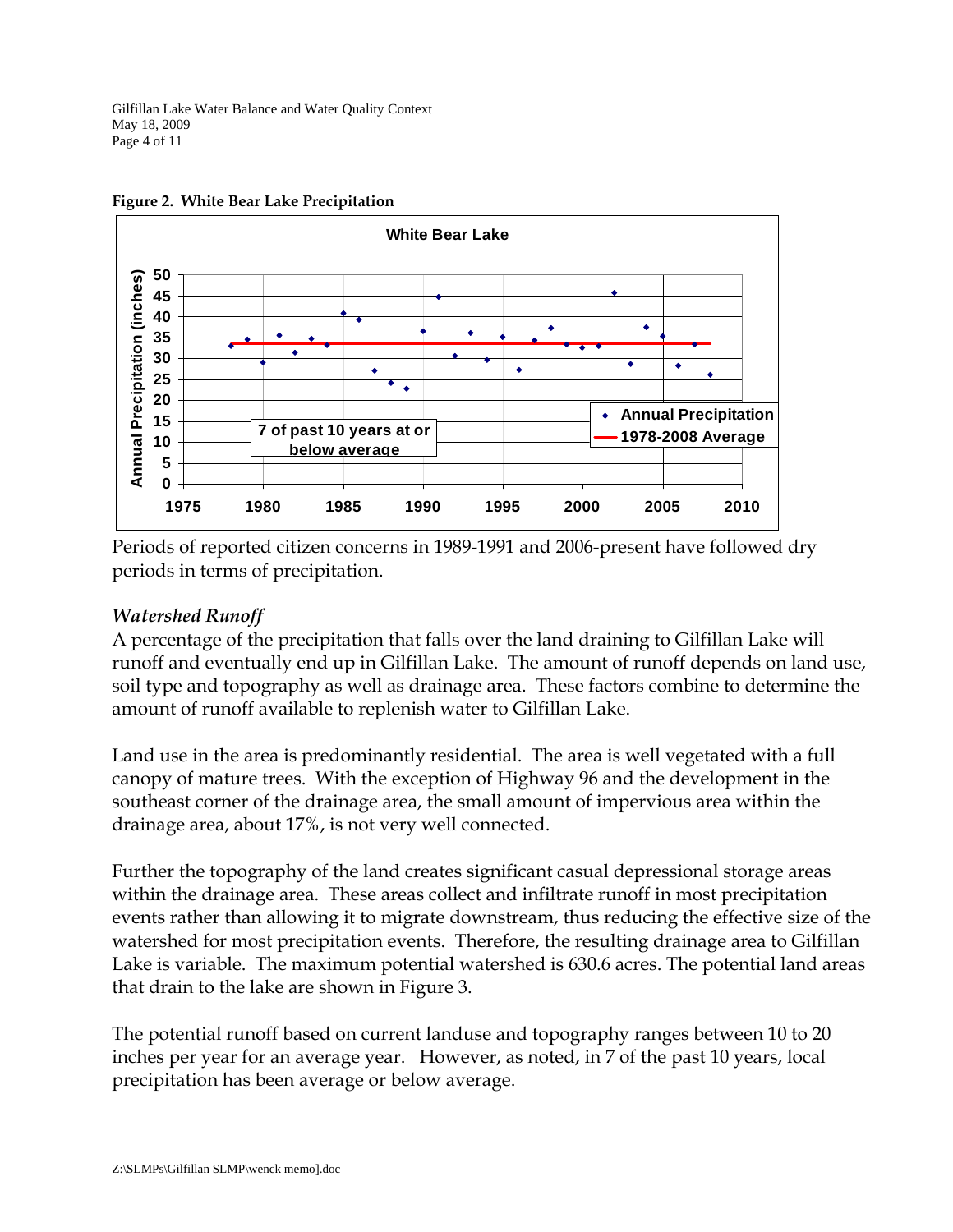Gilfillan Lake Water Balance and Water Quality Context May 18, 2009 Page 5 of 11

#### **Figure 3. Drainage area to Gilfillan Lake**



# *Groundwater*

Historically, Gilfillan Lake was augmented with groundwater until the DNR disallowed the use of groundwater for lake level control in 1988. An historical report on lake level control for Gilfillan Lake and four other unnamed ponds indicated that at of the time of the report, May 1950, the elevation of Gilfillan Lake was 906 ft NGVD compared with the recent measurement of 906.98 ft NGVD. The report documented a proposal to raise the elevation of the lake from 906 to 910 ft NGVD through augmentation with pumped well water.

At the time of the report, the normal precipitation for Ramsey County was 27.17 inches compared with a current 30-year average of 33.5 inches.

The report documented that the drainage area to Gilfillan Lake was 110 acres with 8.83 inches of runoff. No map was provided to compare with existing drainage area. Based on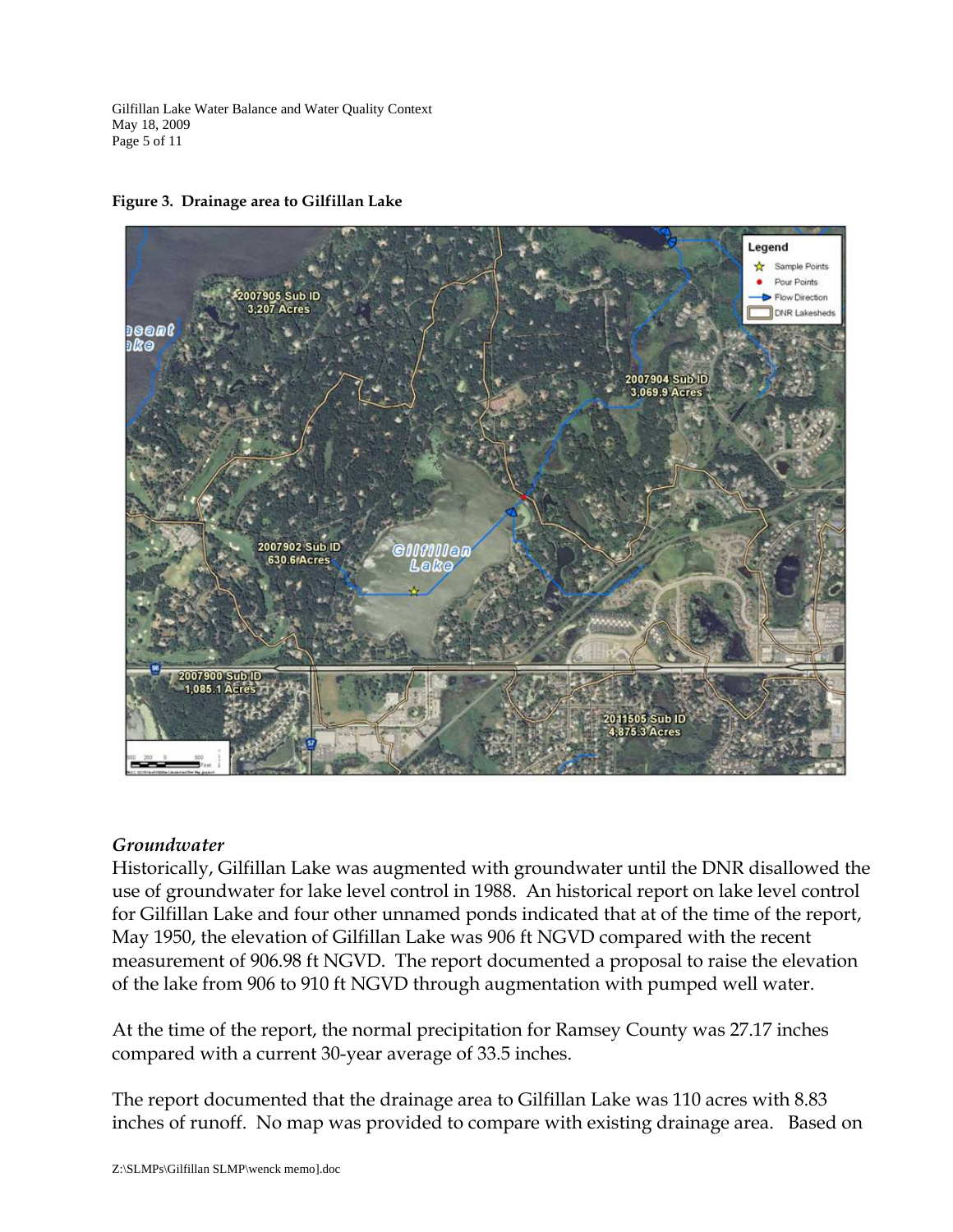that report, we may actually have more area draining to Gilfillan Lake compared with historical levels.





\* Source for figures x and x is the CRA 1992 Report



Figure 5. Relationship between Augmentation and Precipitation

Figure 5 shows an inverse relationship between precipitation and augmentation indicating that augmentation was used to offset years with low precipitation.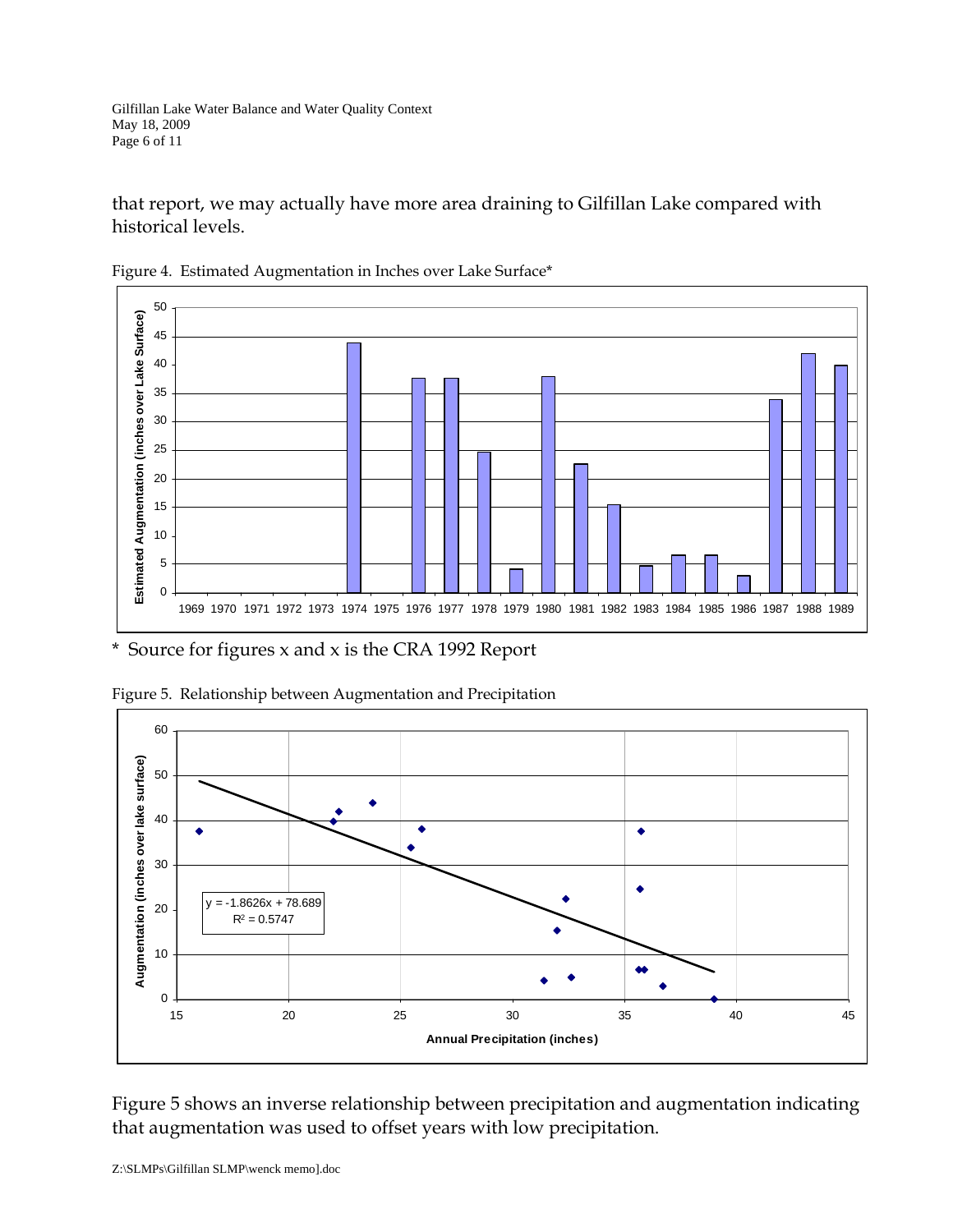Gilfillan Lake Water Balance and Water Quality Context May 18, 2009 Page 7 of 11

Shallow groundwater in the vicinity of Gilfillan Lake has been studied to some extent due to a contaminated site in the southeast corner of the drainage area. The contaminated groundwater plume migrating from the site is reported to be migrating well under the lake in the sand aquifer above the St. Peter Sandstone formation.

Gilfillan Lake is perched well above the static water level which is about 900 feet NGVD in the area based on historic records. The lake does not appear to be in connection with this aquifer.

Review of a 1992 CRA report shows a perched shallow aquifer in the area of the contaminated site southeast of Gilfillan Lake that may or may not extend under Gilfillan Lake. Based on wells just east of Robb Farm Road, the gradient of the perched groundwater aquifer is about 0.0026 ft/ft. Applying that to the distance Gilfillan Lake lies from these wells, if the shallow aquifer persists under the lake, it may have an elevation of around 906 to 907 ft NGVD in the area of Gilfillan Lake. This is consistent with pre-augmentation water levels reported for the lake. It is important to note however that it is unknown if this shallow perched aquifer extends below the lake or not. Confirmation with area well logs would be necessary to determine this. The CRA reports are focused on the contaminated deeper aquifer.

If the shallow perched water table extends under the lake, water levels in the lake are likely fluctuating with it adding water to the lake in some years, extracting water in other years depending on the lake elevation.

In addition to well logs, measuring water levels in the small lakes and ponds around Gilfillan might also assist in determining groundwater influence on the lake.

# *Water Balance Results:*

Based on the review of existing data, the low water levels in Gilfillan Lake as compared to historically maintained water surface elevations of about 910 ft NGVD are the result of

- A small drainage area, rich with casual depressional storage and a minimum of connected impervious areas
- The cessation of groundwater augmentation
- Below normal precipitation

Table 1 shows the estimated range of annual contributions to and subtractions from Gilfillan Lake for an average year. Groundwater contributions are estimated based on precipitation and estimated runoff and likely have an even wider variation.

Table 1. Annual Water Balance (in inches over lake surface):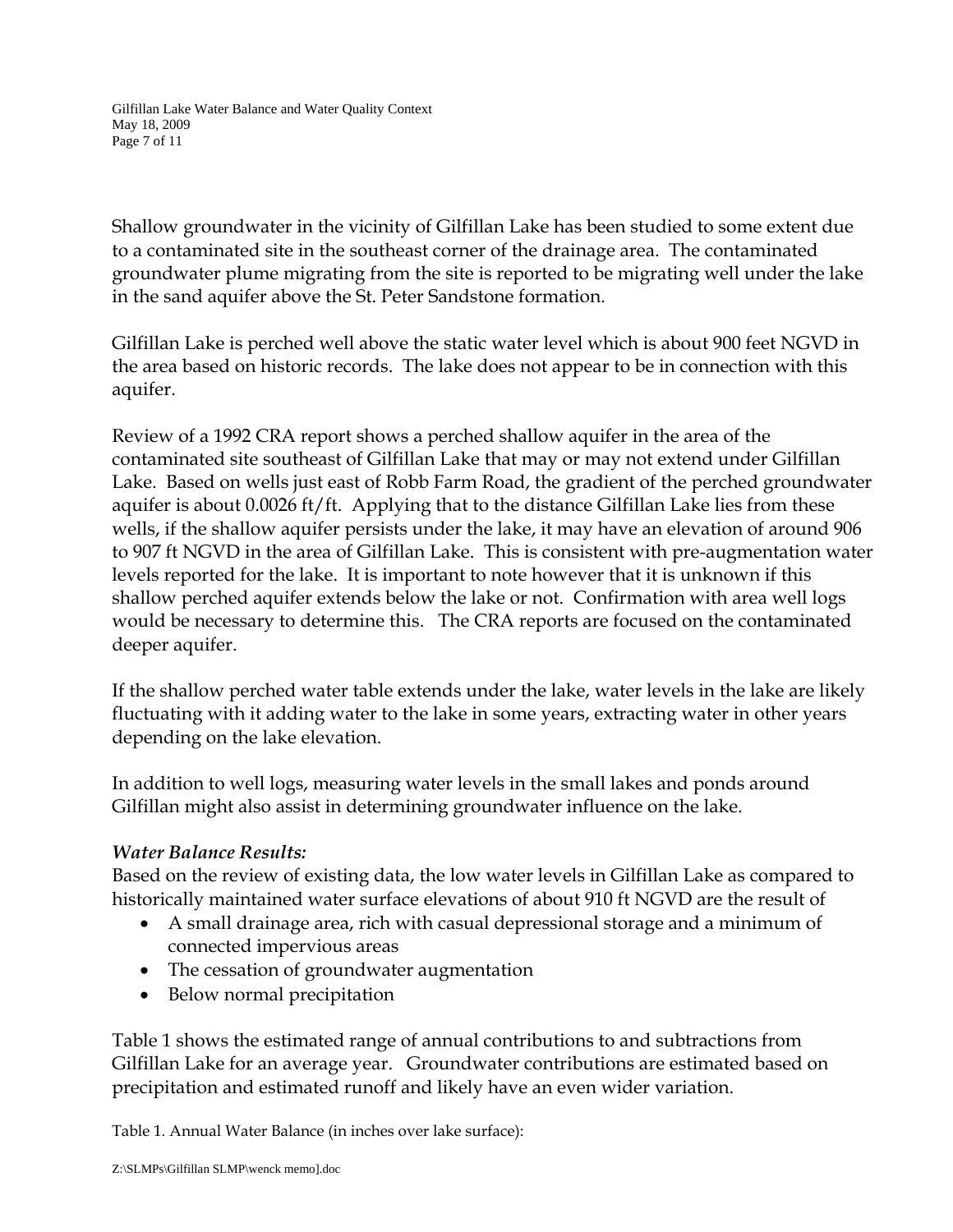Gilfillan Lake Water Balance and Water Quality Context May 18, 2009 Page 8 of 11

| <b>Water Balance</b><br>Component | <b>Inches over Lake</b><br><b>Surface</b> |
|-----------------------------------|-------------------------------------------|
| Precipitation                     | $+33.5$                                   |
| Evaporation                       | $-33.5$                                   |
| Inflows                           | $+0$                                      |
| Outflows (recent)                 | $-()$                                     |
| Watershed                         | $+10$ to 20                               |
| Runoff*                           |                                           |
| Groundwater                       | $-10$ to 24                               |
| Net                               | () tი -4                                  |

\*Watershed runoff is based on largest potential drainage area.

The values reported in Table 1 are very rough estimations based on available data and should be verified through collection of additional data for the purpose of designing any implementation projects.

However, while there is uncertainty in the exact breakdown of these values, the major conclusion that declining water levels are the result of cessation of augmentation, dry weather, and a small watershed is still valid.

Another issues raised by the citizen group was the potential of increasing losses to groundwater beneath the lake through the proposed installation of groundwater monitoring wells under the lake. It is our understanding the proposed wells are for monitoring alone and will not impact lake levels.

Citizens also hypothesized that improvements to Hwy 96 south of Gilfillan Lake have impacted water levels. Based on the information provided, it was not possible to compare the original condition to present condition. However, it does appear several ponds were installed, adding storage area and connecting areas that were previously disconnected. Additional drainage area (and therefore additional water) could be gained by lowering outlets of the Highway 96 ponds to redirect stormwater directly to Gilfillan Lake. This however may adversely impact nutrient concentrations to the lake.

# *Hydrologic Data Collection Recommendations:*

Existing data available was reviewed for preparation of this memo. During this review of data, additional data needs were identified in terms of existing data, and data that should be collected in the future.

• Record water levels at Gilfillan Lake weekly during the summer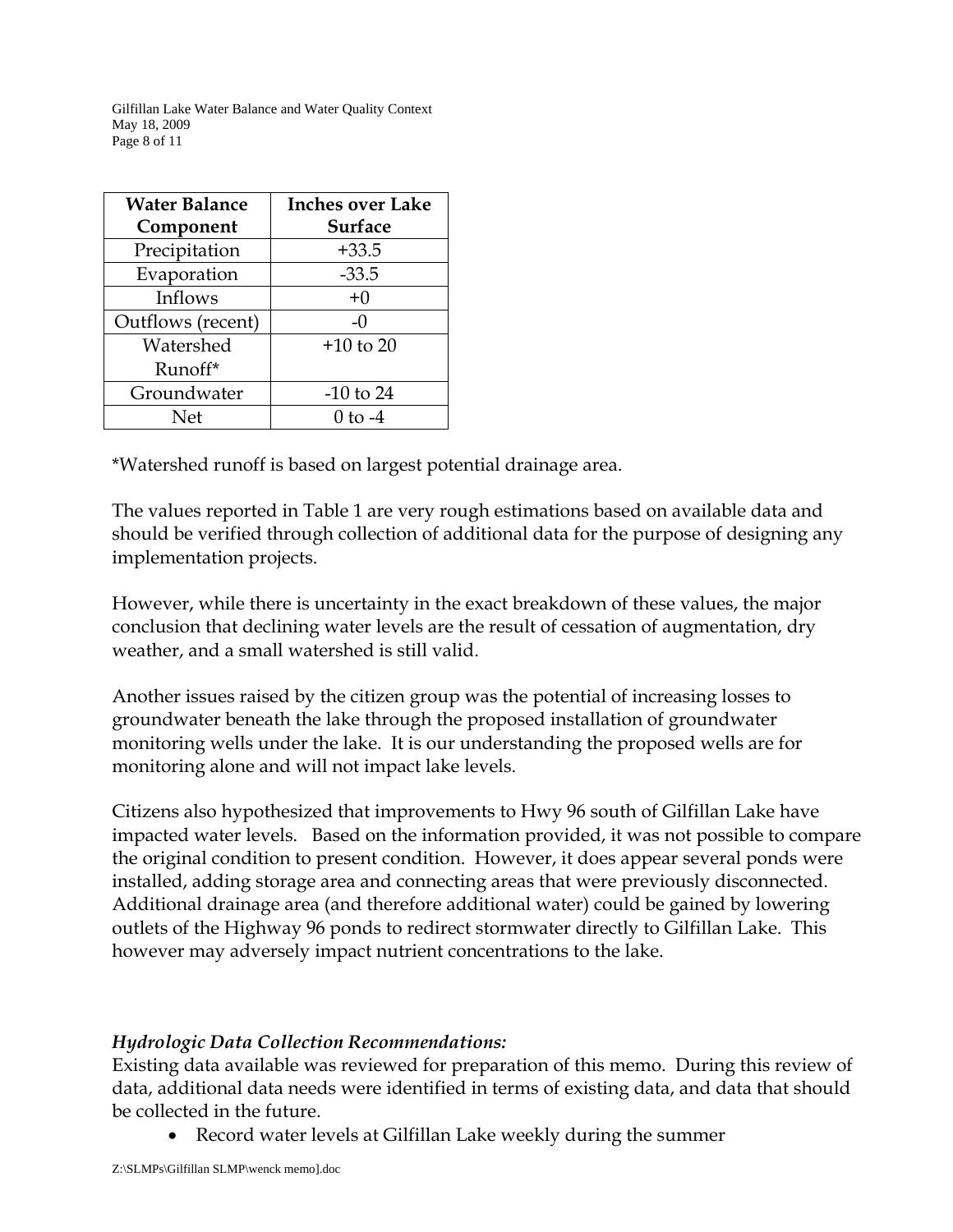Gilfillan Lake Water Balance and Water Quality Context May 18, 2009 Page 9 of 11

- Record inflows and outflows if any
- A shallow groundwater well to evaluate the presence of perched water and it's interaction with the lake would better quantify the groundwater.
- Measure lake water levels in Lilly Pond and the other smaller ponds in the vicinity of Gilfillan Lake
- Pull CRA's well logs in the vicinity of Gilfillan Lake to confirm if the shallow perched groundwater extends under the lake.
- Baseline and on-going fish and vegetation surveys to track the impact of water levels on biota

Existing Data to Collect:

- A 1992 CRA Report identifies historical lake water levels for Gilfillan Lake that are not available through DNR or VLAWMO. These records should be located and evaluated.
- Pumping records for augmentation
- Individual well logs from CRA (with permission)
- Water levels at smaller ponds in the area of Gilfillan (Lilly, etc).

# **WATER QUALITY:**

In-lake TP for Gilfillan Lake has ranged from 35 to 100 ug/L TP since 1997, with high concentrations occurring in all of the past the last three years. The average concentration is 71 ug/L. The lake has exceeded state water quality standards for TP in 7 of the past 12 years (Figure 6).

Figure 6. TP Concentrations in Gilfillan Lake Compared with State Standard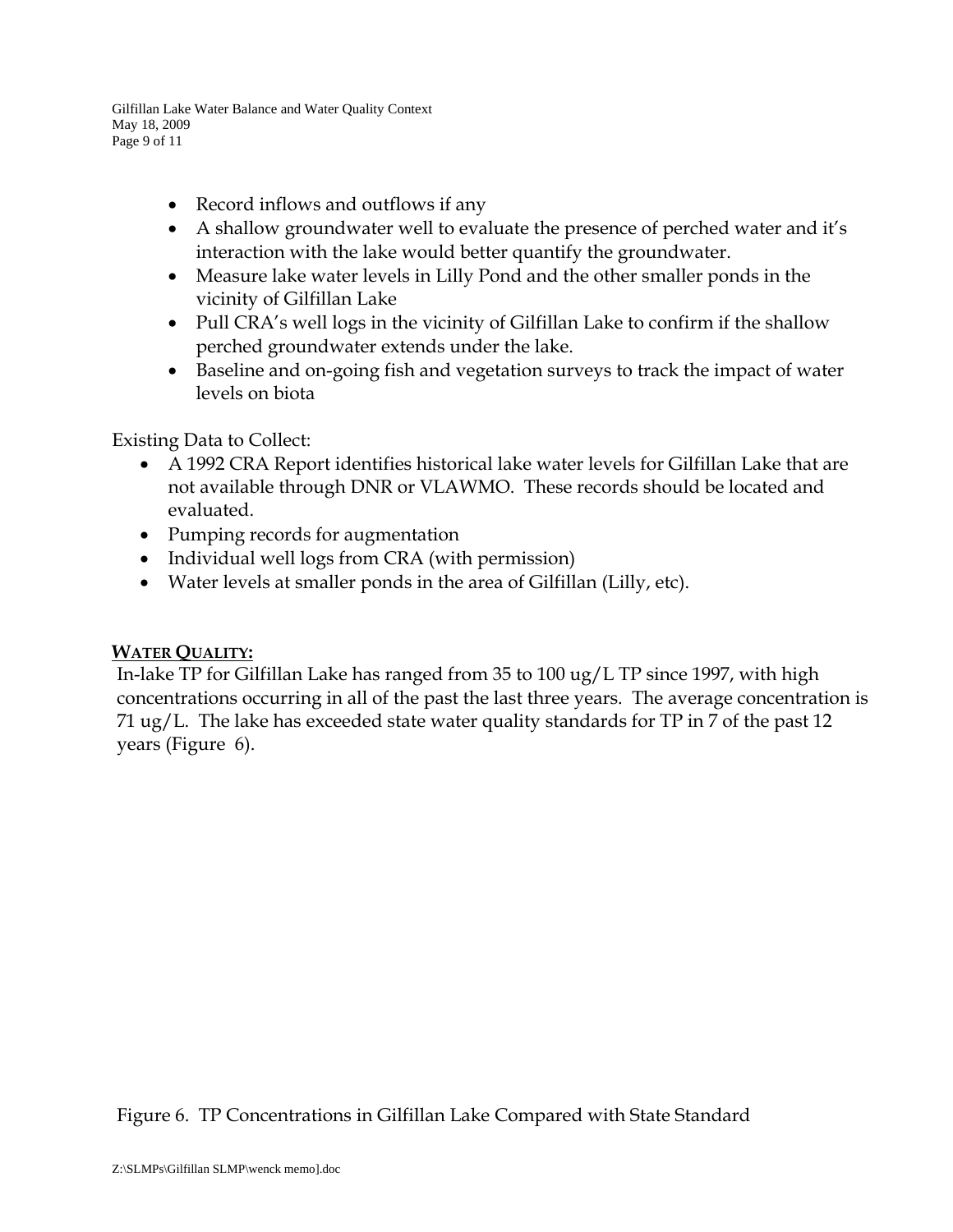

A nutrient load reduction is necessary to meet state standards. Figure 7 shows the approximate relationship between in lake concentrations and loads based on lake morphometry and watershed characteristics. This is a rough evaluation to give an idea of the order of magnitude of load reductions necessary to meet state standards, and to give a sense for what is achievable in the lake.

This evaluation is based on the Canfield-Bachmann equation and shows that a load reduction of approximately 120 lbs is needed to achieve state standards.

Figure 7. Loads required to maintain in-lake summer average TP concentrations